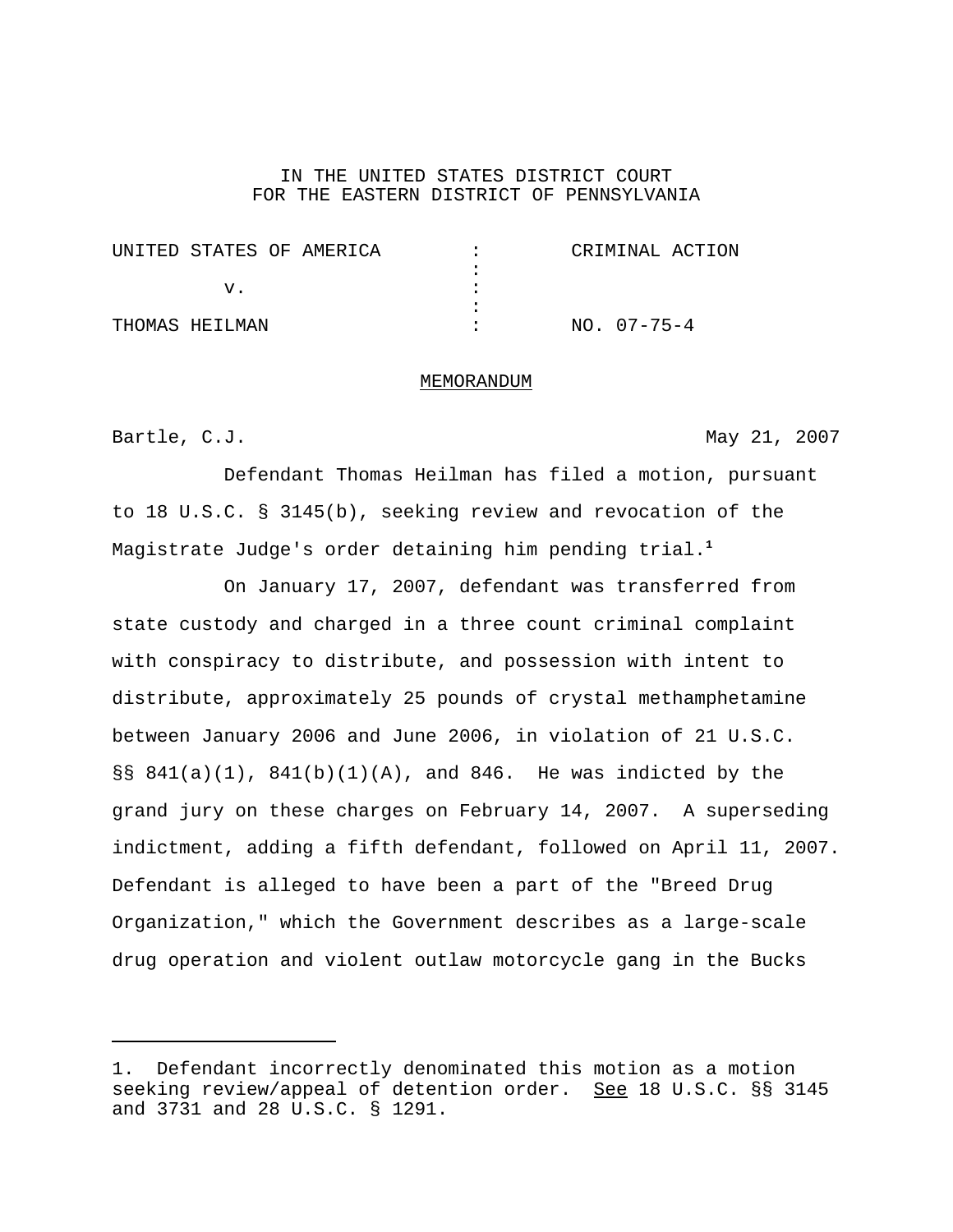County, Pennsylvania area. The trial in this multi-defendant action is scheduled for September.

On January 22, 2007, at a pretrial detention hearing, the Magistrate Judge found by a preponderance of the evidence that there were no conditions or combination of conditions which will reasonably assure the appearance of the defendant and further found by clear and convincing evidence that no conditions or combination of conditions will reasonably assure the safety of other persons and the community. The Magistrate Judge ordered that defendant be detained without bail prior to trial pursuant to 18 U.S.C. § 3142(e). Defendant has recently filed the pending motion seeking release on bail. We held a hearing on May 15, 2007. Our review is de novo. United States v. Delker, 757 F.2d 1390, 1395 (3d Cir. 1985).

The Bail Reform Act governs the issue of pretrial detention. 18 U.S.C. § 3142. The Act provides that "[i]f, after a hearing ... the judicial officer finds that no condition or combination of conditions will reasonably assure the appearance of the person as required and the safety of any other person and the community, such judicial officer shall order the detention of the person before trial." 18 U.S.C. § 3142(e). There is a rebuttable presumption "that no condition or combination of conditions will reasonably assure the appearance of the person as required and the safety of the community if the judicial officer finds that there is probable cause to believe that the person committed an offense for which a maximum term of imprisonment of

-2-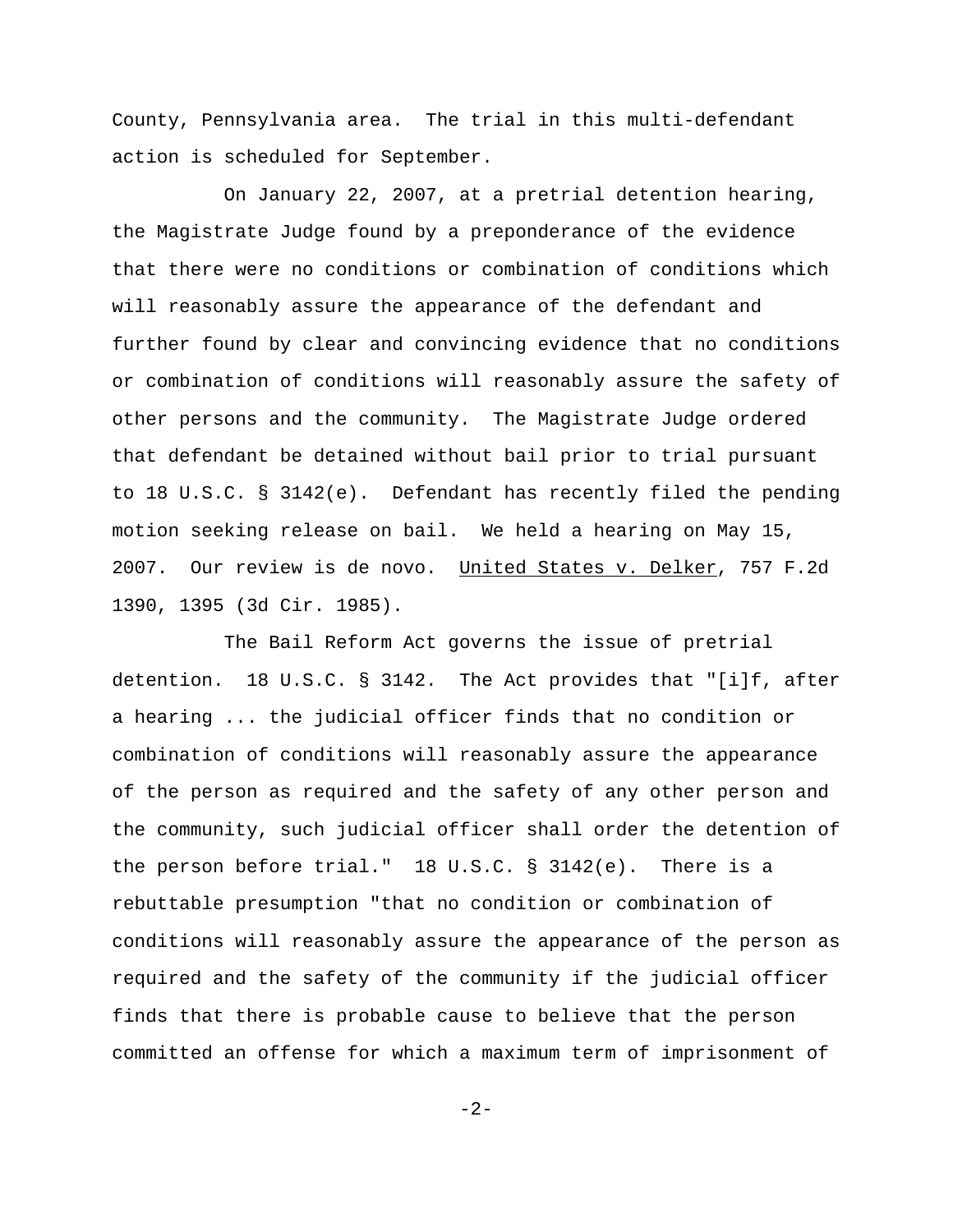ten years or more is prescribed in the Controlled Substances Act ...." Id. Here, there is probable cause to believe defendant has violated 21 U.S.C.  $\S$  841(a)(1), and 841(b)(1)(A), and 846, all provisions of the Controlled Substances Act. If convicted, defendant will face a mandatory minimum term of ten years imprisonment. Therefore, we must review the factors identified in § 3142(g) to determine if defendant has rebutted this presumption. These factors include:

- (1) the nature and circumstances of the offense charged, including whether the offense is a crime of violence, a Federal crime of terrorism, or involves a minor victim or a controlled substance, firearm, explosive, or destructive device;
- (2) the weight of the evidence against the person
- (3) the history and characteristics of the person, including–
	- (A) the person's character, physical and mental condition, family ties, employment, financial resources, length of residence in the community, community ties, past conduct, history relating to drug or alcohol abuse, criminal history, and record concerning appearance at court proceedings; and
	- (B) whether, at the time of the current offense or arrest, the person was on probation, on parole, or on other release pending trial, sentencing, appeal, or completion of sentence for an offense under Federal, State, or local law; and
- (4) the nature and seriousness of the danger to any person or the community that would be posed by the person's release.

18 U.S.C. § 3142(g).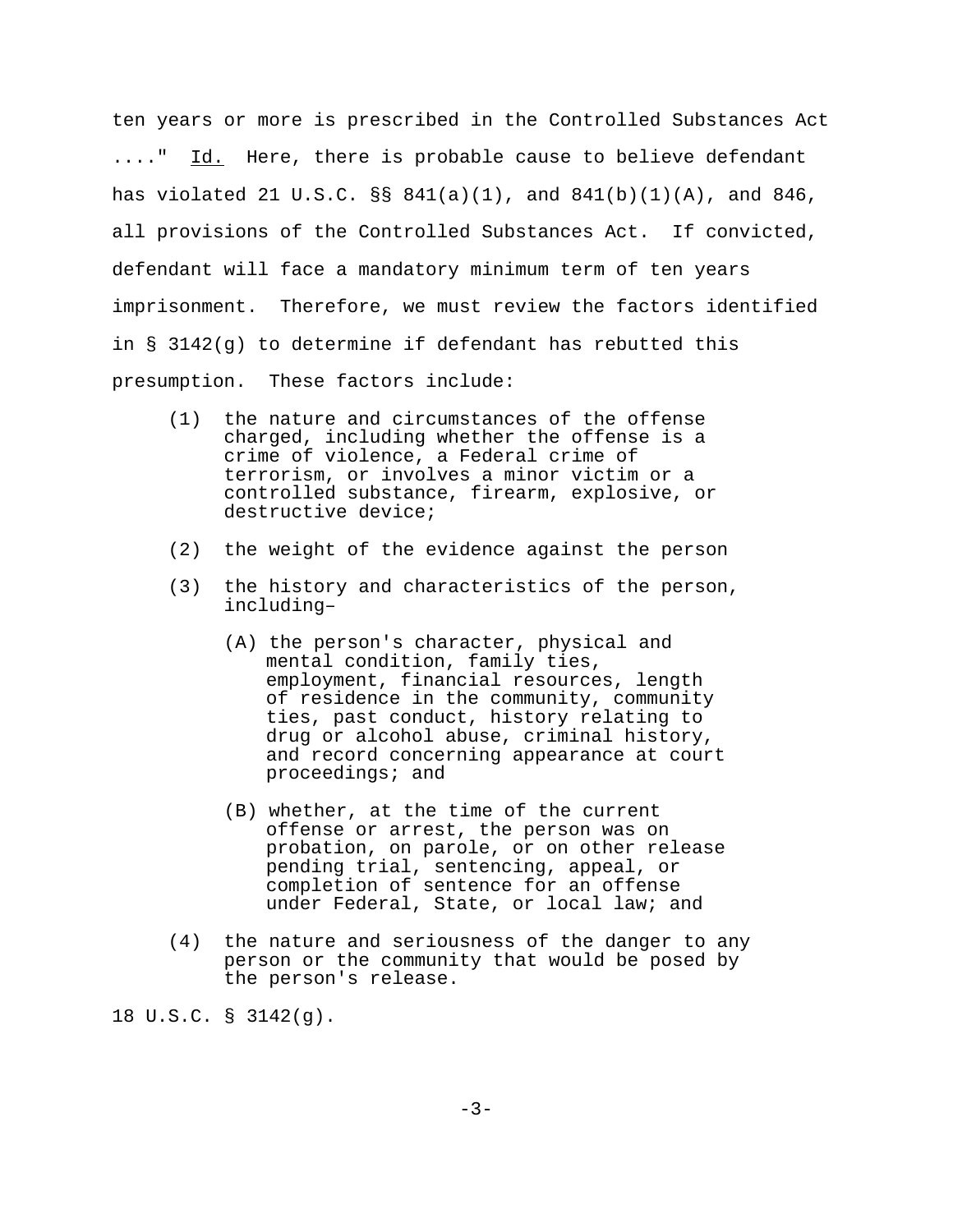The statutory factors weigh strongly in favor of detention. The Government has charged defendant with the very serious crimes of conspiracy to distribute and possession with intent to distribute approximately 25 pounds of crystal methamphetamine and has presented evidence to establish probable cause for the charges filed. Defendant also has a substantial criminal history dating back to 1974, with three convictions for violent offenses, including aggravated assault and terroristic threats, and for drug possession and concealed firearms. Although defendant is correct that he has had no criminal convictions since 1992, the extent and character of his criminal history are significant.

In addition, the Government described two recent instances which it believes demonstrate that defendant would be a danger to other persons or to the community if he were released. First, the Government produced a report filed by a correctional officer at the Bucks County Prison. While it is hearsay, we find it to be reliable. On September 4, 2006, defendant threatened that officer, stating "If I ever see you on the streets, you're f\*\*\*ing dead! Do you know who I am? ... Come knock on my door sometime and you'll be done." Second, the Government read into the record excerpts from two telephone calls between defendant and his girlfriend in late December 2006, recorded while defendant was incarcerated at the Bucks County Prison. During these conversations, defendant spoke repeatedly about a former Breed Drug Organization member, Kenneth Steinmuller, whom

 $-4-$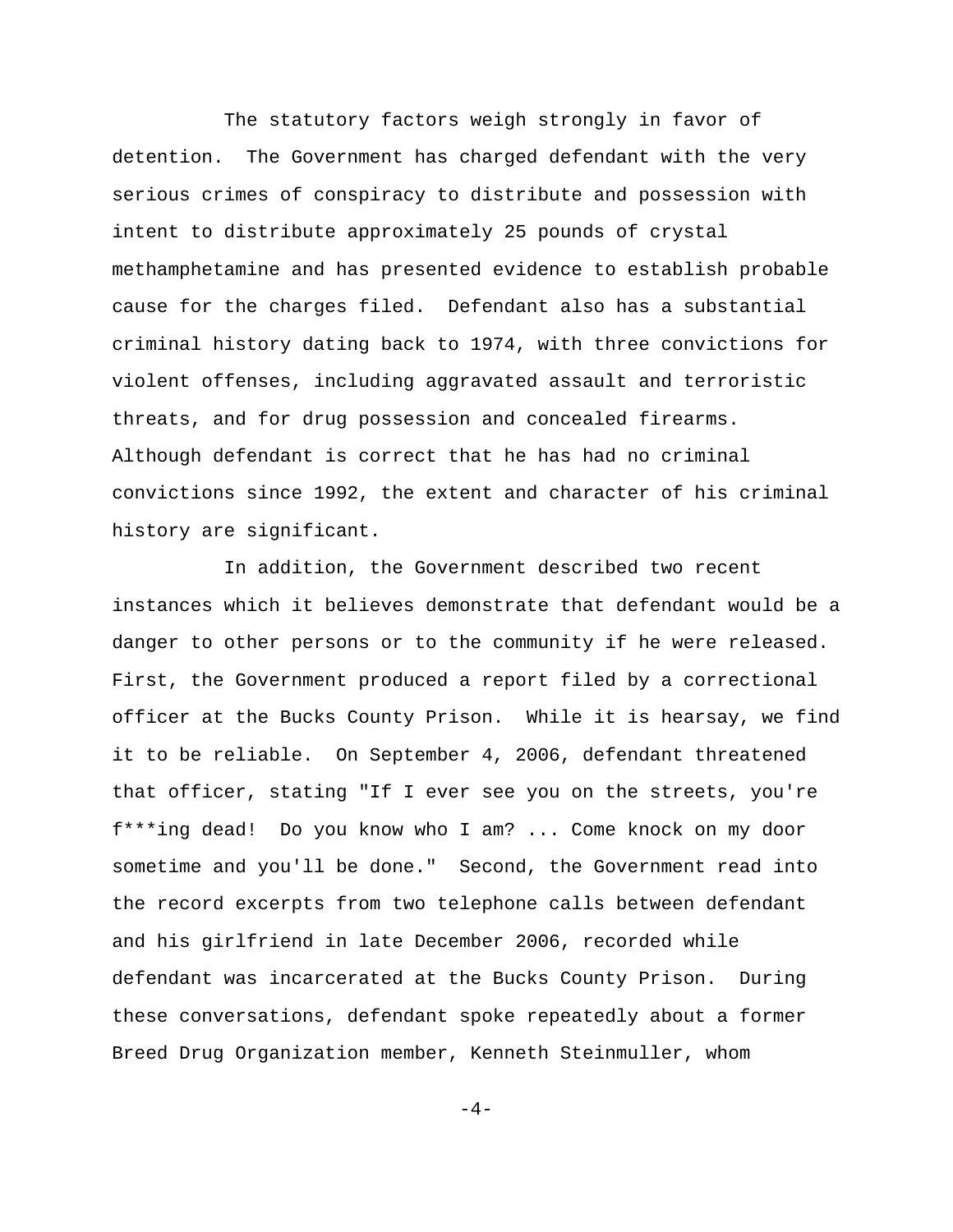defendant believed to be cooperating with the Government. At one point, he stated: "[Steinmuller's girlfriend] should put his boots and some of his clothes on the bed like he ... like they're ... covering a dead man, you know with the arms crossed and a lily." Although in the context of the entire recorded conversation, this excerpt appear to be a less serious threat than the Government contends, these two recent instances do give rise to substantial concern.

Defendant sought to rebut the presumption by presenting and proffering evidence of his community ties and non-violent disposition. He introduced the testimony of a witness who has known him for more than thirty years and who considered him to be a kind and helpful person. The witness testified that she has never known defendant to be violent and that he has always lived in the Bucks County community. The Government, however, established on cross-examination that the witness was not aware of defendant's prior convictions for aggravated assault and other violent acts or defendant's admitted methamphetamine addiction. Defendant also maintains that the evidence in the case is not so strong as to him as it is to his co-defendants. He contends that there is no evidence that he personally is violent, although he admits belonging to an organization with a reputation for violence.

We do not find defendant's evidence to be persuasive. The defendant's proffered evidence, even if considered, does not change the picture. Whether or not defendant is a risk of

 $-5-$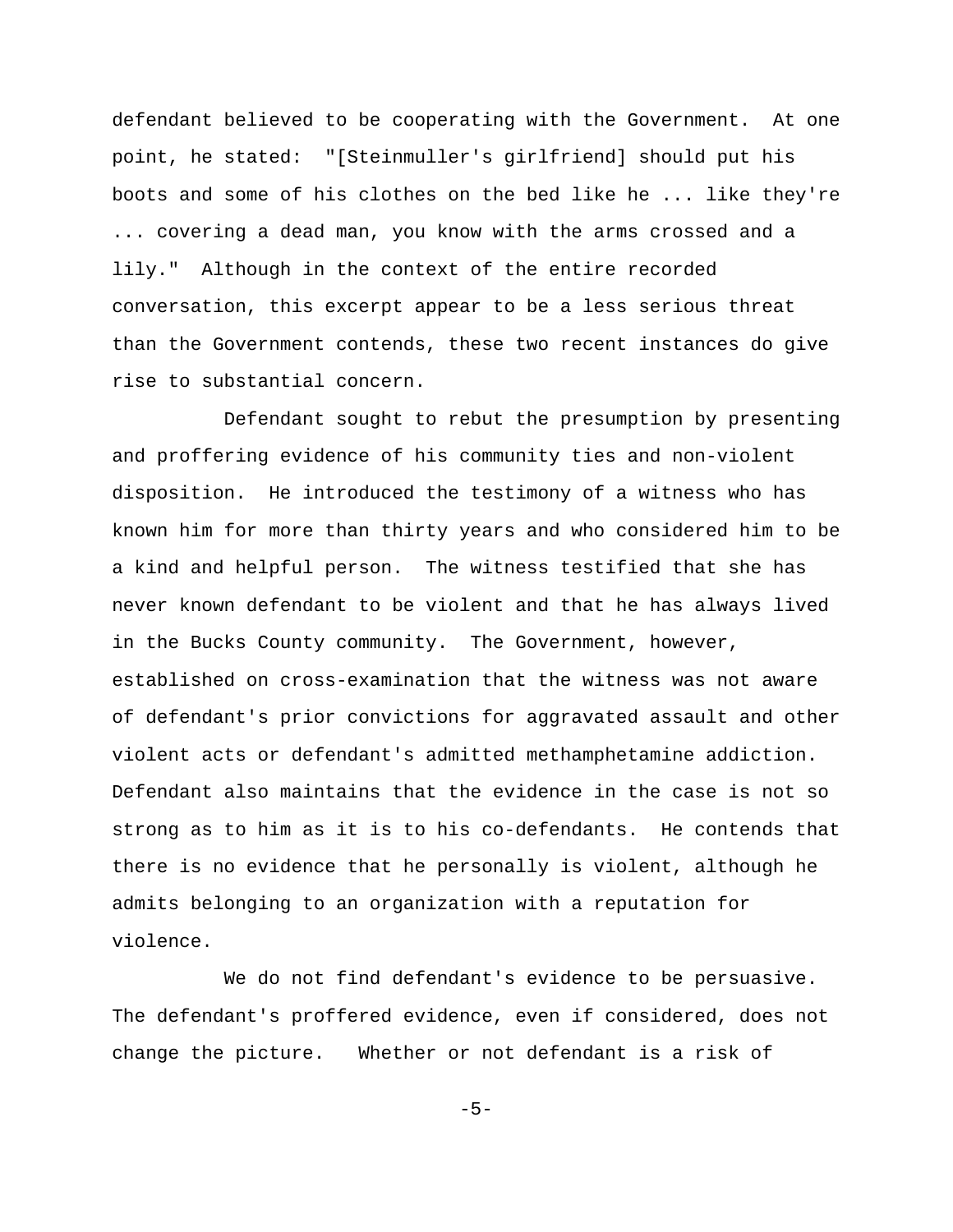flight, he clearly poses a substantial danger to other persons and to the community. There is simply no condition or combination of conditions of bail that would assure their safety. Defendant has not rebutted the presumption against release.

Accordingly, the motion of the defendant for review and revocation of the Magistrate Judge's order for detaining him pending trial will be denied.